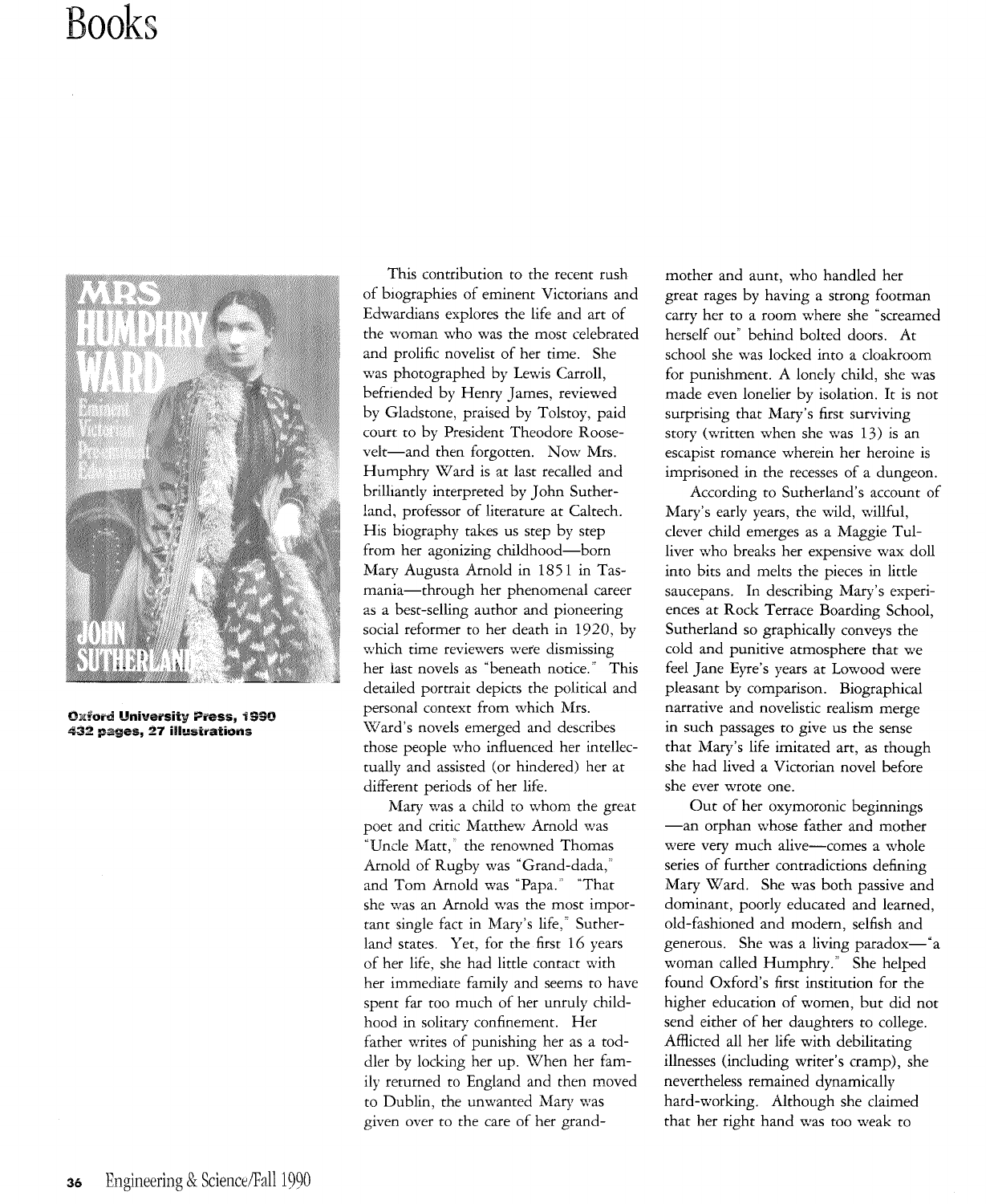produce critical or historical studies, it was strong enough to write more than two dozen lengthy novels. She was made enormously rich by her huge earnings, yet she was eventually drained dry financially by a reckless husband and a feckless son. Their compulsive gambling forced Mrs. Ward to become "a money-generating fiction machine."

One might think it would be difficult to write a highly readable biography about someone who wrote a good many not-very-readable (at least by current standards) novels. But Sutherland overcomes this difficulty with his superb prose style. Parts of this book are deeply moving, such as the description of the sudden death of Mary's sister Lucy. Other sections are dryly funny because Sutherland is a devastating master of meiosis, combined with a sardonic deadpan tone:

The Edwardian [railroad] passenger was assisted at every station by an army of porters who-unlike their misnamed descendants-were actually prepared to carry luggage.

It was ... the Wards' first visit to the South of France and not what everyone would have considered a restful itinerary: Paris, Cannes, Monte Carlo, San Remo, Genoa, Spezia, Florence, Pisa-then back by sleeper, all in a fortnight.

Sutherland is as good at hyperbole as at understatement. He indicates Mary's vainglorious hopes for her only son: "This future Prime Minister of England went up to his college in October 1895." He characterizes a letter from Mary to her husband as one that "would have raised the spirits of Job." His prose is enlivened by similes: Mary wrote and rewrote her novels "until the manuscripts looked like battlefields." When one of her typescripts seems a trifle *large* ("around three-quarters of a million words"), Sutherland describes Mary as hoping that the publisher, "like a clever corsetière," can hide "what increasingly she saw as an ominous corpulence in her brain-child."

I should warn other American readers that I spent more than a few confusing moments puzzling over various Britishisms. Eventually it dawned on me that "mod cons" are "modern conveniences," but 1'm still not exactly sure what it means to "cock a snook" at Oxford or just what Mary Ward's son *did* when he "made the College wall side in 1894." You also may find yourself a bit baffled by some military slang-do you know what "scrimshanking" is, for instance? But these bouts of bewilderment are not so much hindrances as chances for wonder (or research in the Oxford English Dictionary).

One of the facets of Mary Ward's character most difficult to understand is her opposition to female emancipation. She was actively antagonistic and in 1889 published an 'Appeal" against women's suffrage that helped hold back for years the extension of the franchise to women. By 1908 she was head of the Women's National Anti-Suffrage League and argued her case vigorously throughout England and Scotland. "No one, least of all herself," Sutherland writes, "has convincingly explained why Mary Ward was so hostile to the cause of women's rights." But Sutherland goes on to suggest Mrs. Ward's "horror of 'militancy,'" her belief that it was "somehow unseemly" for women to

want the vote, and, most important, her inability "to resist wanting to please and serve father figures." Much of her life was shaped by her need for approval from powerful and patriarchal males. Support for the suffragette movement would all too clearly have been for Mary a revolt against those masculine presences, both social and psychic, she longed to serve. Further speculation about her unwavering antisuffragism might turn profitably to her reactions to her father's religious crises. Thomas Arnold converted twice to Roman Catholicism. The first change of heart, in 1856, almost destroyed his marriage and forced his resignation as Education Secretary at Hobart. He returned to Anglicanism in 1865, but eleven years later reconverted to Catholicism, thereby tuining his chances for a chair at Oxford. Such destructive irresolution may have caused an unconscious counterresponse in Mary, an unwillingness to change her mind once she took a position. Thus she locked herself into an intellectual prison, in spite of her earlier horror at confinement.

Some of Sutherland's more intriguing, but also discomfiting, chapters describe the altering attitudes toward Mrs. Ward as the 19th century drew to an end. By this point in the biography, the reader (at least this reader) is so sympathetic to Mary and so impressed with her literary output and her social and philanthropic work that it is painful to read about some of the bitter attacks on her. As she moved from being, in the late 18805, 'a famous novelist and thinker" to, in the late nineties, "an institution, an embodiment of middleclass, late-Victorian values," she became a target of scorn for the younger genera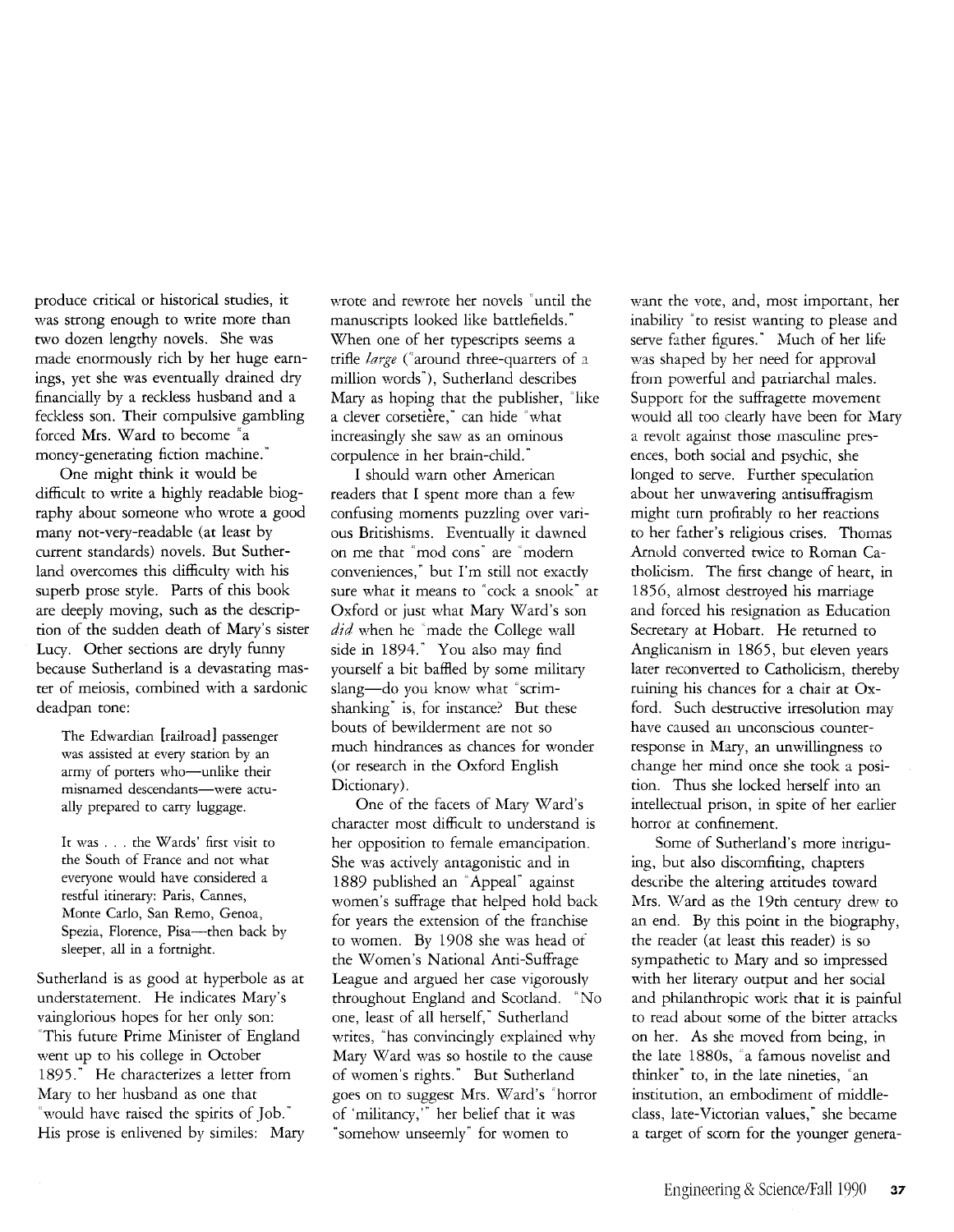tion. Lytton Strachey hated her, calling her "old and sordid and insignificant.' Max Beerbohm found her dull. Virginia Woolf claimed that "reading Mrs Ward was like catching flu." Even her own beloved nephew Aldous Huxleyhis first name taken from the hero of one of Mary Ward's novels-cruelly satirized her in his first published work of fiction. Sutherland's book, however, overcomes these opinions, giving Mrs. \Vard a kind of majesty earned through productive labor in the face of suffering. Perhaps we can now begin to agree with Sir Arthur Conan Doyle: "If we wish to give an idea of the later Victorian era with its transition period, its mental unrest, its groping after new truths, its sharp contrasts between old conditions and new problems, where could the student of 2000 find it more clearly set forth, with great dignity of language and thought, than in Mrs Ward. Sutherland gives us a 10-year head start.

At one time in the Cnired States a free copy of Mrs. Ward's far-famed novel *Robert Elsmere* was given with every purchase of a bar of a certain new soap. Nowadays it is not quite so easy or so Lheap to get our hands 00 her books. Still, an excellent series called Virago Modern Classics, issued by Penguin and "dedicated to the celebration of women writers and to the rediscovery and reprinting of their works, published Mrs. Ward's Marcella in 1984; and we can hope that the interest generated by Sutherland's new biography will encourage other presses to reissue more of her good, and once vastly popular, novels. In the meantime, and with the illumination provided by Sutherland, I am going to begin a rereading of *Marcella*:

"The mists-and the sun-and the first streaks of yellow in the beeches-beautiful!-*beautiful!*"

And with a long breath of delight Marcella Boyce threv; herself on her knees by the window she had just opened ...

*Jenijoy La Belle* Professor of Literature

# Books continued

Oi'lgamiZoo **An Amazing Collection of** Foldad Paper Animals

# by RGbart J. Lang and Stephen Weiss

# St. Martin's Press, 1990 135 pages

Robert Lang (BS '82, PhD '86) and his coauthor, both considered among the world's finest paper folders, present a menagerie of 37 original designs for paper beasts-from woolly mammoths to horseflies and black widow spiders, from pandas and skunks to eagles and praying mantises-with detailed diagrams and step-by-step instructions on how to make them yourself. It helps to have a lot of patience and excellent small-muscle control, but anyone who mastered the origami beaver that Lang designed for *E&S* readers in the Winter 1989 issue should have no troublewell, perhaps a little trouble with the praymg mantis. Lang works in the Photonics Group at JPL and is a lecturer in applied physics at Caltech.

# The Curious Cook **iviore Kitchen Science and Lore**

# by Harold McGee

#### North Point Press, 1990 339 pages

McGee (BS '73) earned his PhD io Enghsh literature from Yale and went on to write *On Food and Cooking: The Sciam arid Lore of the Kitchen (1984),*  of which the *NeW Yark Times Book Review* said: "Good books of food scholarship are rare; this one is to be treasured. Now comes the sequel, proving wrong anyone who thought the

first encyclopedic volume covered everything there was to cover. Here McGee goes beyond the scholarship of the first book and describes his own experiments-"the fun I've had playing with foods.' Learn, for example, how spattered oil from a frying pan ends up on the *inside* of the cook's glasses (not exactly Millikan's oil-drop experiment); why mushrooms don't get soggy if you soak them; why oil wilts lettuce leaves but why cutting them with a knife does *not* turn them brown; why searing meat does not seal in juices; and why cooking in an aluminum pan won't give you Alzheimer's disease. You don't have to be a cook to find this fun to read; any scientist who eats will find it fascinating.

# Raising Money Ventu,e Funding & How to Get It

### by Ronald E. Merrill and Gaylord E. Nichols

### AMACOM, American Management Association, 1990 283 pages

The authors offer a wealth of tips for getting over the first major hurdle of starting your own business-finding capital. They tell how other new entrepreneurs have done it, what investors look for, how to avoid the legal pitfalls, and how to write a successful business' plan; most important, they describe how to establish an enduring relationship with investors. Most of the case studies in the book originated in the Caltech/MIT Enterprise Forum, a unique organization that advises new companies and critiques business plans. As director of Caltech's Industrial Relations Center, "Nick' Nichols played a